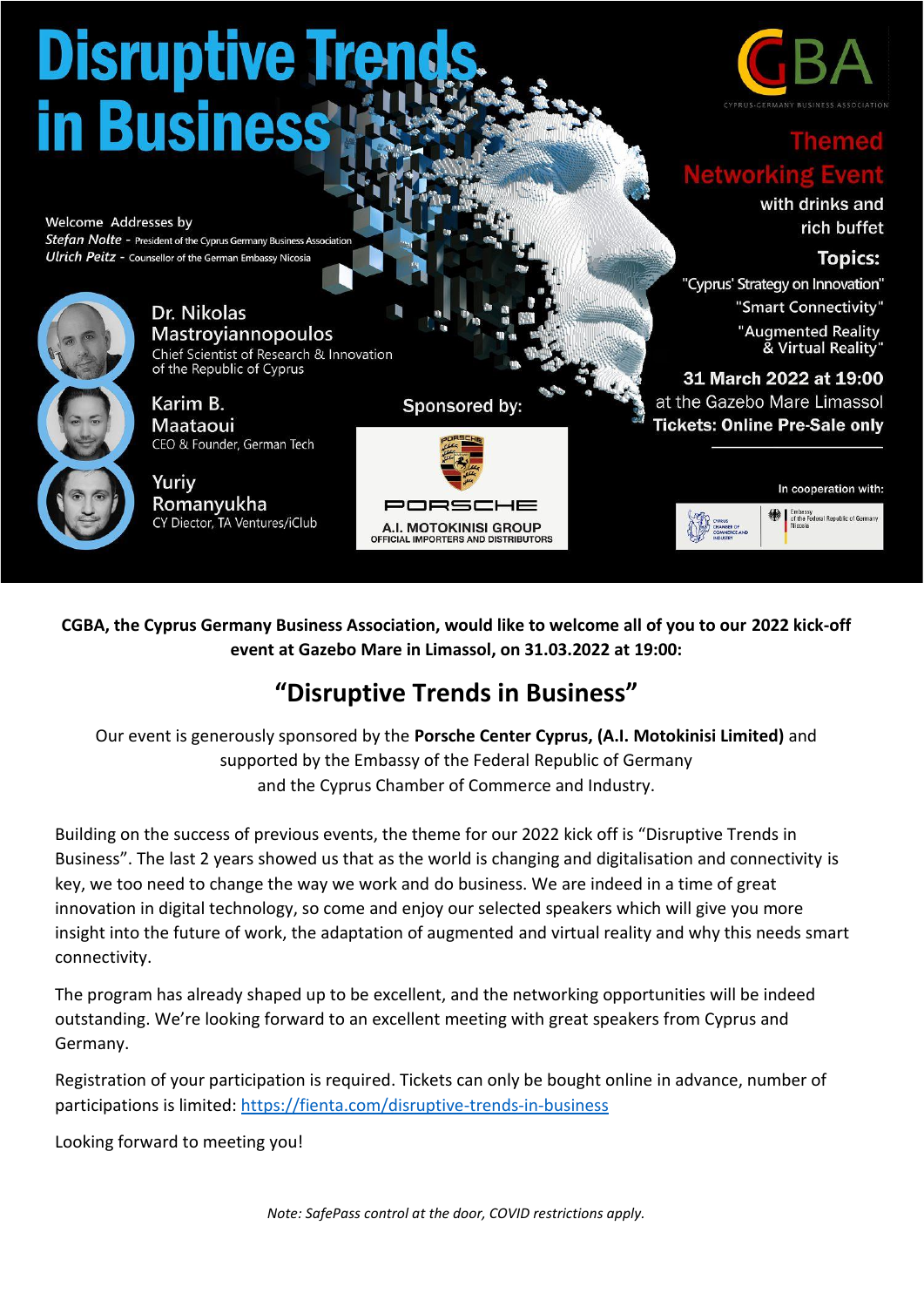

CGBA, the Cyprus Germany Business Association, would like to welcome all of you to our kick-off event on 31.03.2022 at Gazebo in Limassol.

Building on the success of previous events, the theme for our 2022 kick off is "Disruptive Trends in Business". The last 2 years showed us that as the world is changing and digitalisation and connectivity is key, we too need to change the way we work and do business. We are indeed in a time of great innovation in digital technology, so come and enjoy our selected speakers which will give you more insight into the future of work, the adaptation of augmented or virtual reality and why this needs smart connectivity.

The program has already shaped up to be excellent, and the networking opportunities will be indeed outstanding. We're looking forward to an excellent meeting with great speakers from Cyprus and Germany.<sup>1</sup>

### AGENDA

17:00 - 18:00

#### **CGBA Annual General Meeting**

(Members Only)

# 19:00 - 20:30

#### **Cyprus' Strategy on Innovation**

Dr. Nikolas Mastroyiannopoulos Chief Scientist for Research & Innovation Rep. of

#### **Smart Connectivity**

Karim Maataoui CEO & Founder German Tech

#### **Augmented Reality & Virtual Reality**

Yuriy Romanyukha Director TA Ventures/iClub

# 20:30 - 22:00

**Themed Networking Event with drinks and buffet**



2022 EVENTS NEWS ARRIVETS SINESS 31 MARCH Gazebo https://goo.gl/maps/FC3pFumjAMqkgR9H6 Mare, Limassol DISRUPTIVE TRENDS IN BUSINESS

"Steam ahead, make new ideas happen!" The Cyprus Germany Business Association

Event sponsored by